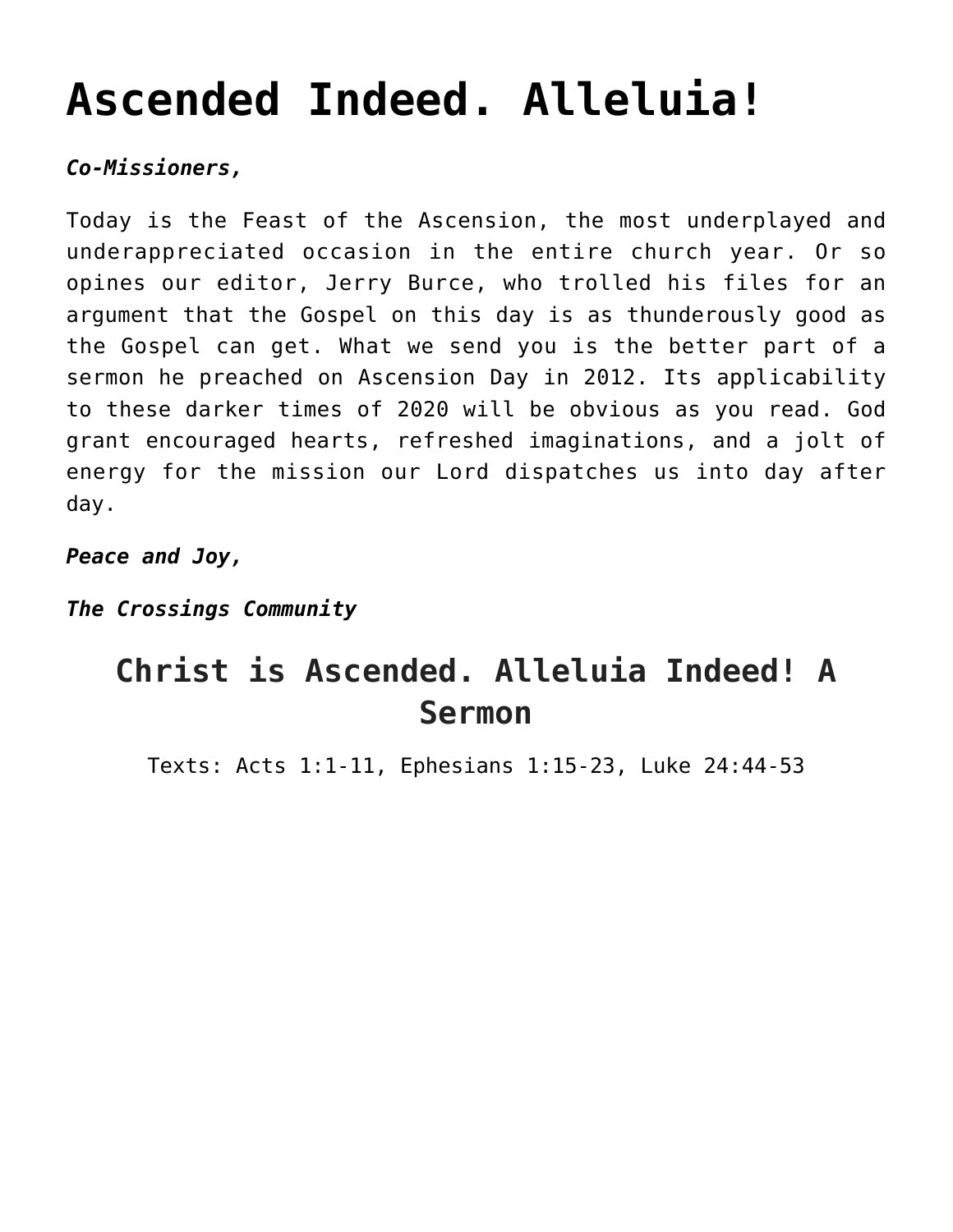

# *Introduction—*

The congregation I serve has a long, unbroken tradition of holding a liturgy on Ascension Day. It is lightly attended, as you might guess, but seems always to sparkle with vigor and joy. My predecessors established a habit of using the day to celebrate the gift of Word and Sacrament ministry, in part by recognizing significant ordination anniversaries of pastors connected to the congregation. In 2012 we found ourselves thanking God for the Rev. John Uhle, ordained fifty years earlier under the auspices of the old United Lutheran Church in America. John was one of several retired pastors who had found a home with us. He was faithful and energetic, concerned always for the Church, for its mission, and for the progress of the Gospel, as pastors of his generation were inclined to say. He was a good colleague too. He is with the Lord these days.

What follows are the first two thirds of the sermon I preached for the occasion. Here the focus is squarely on the Gospel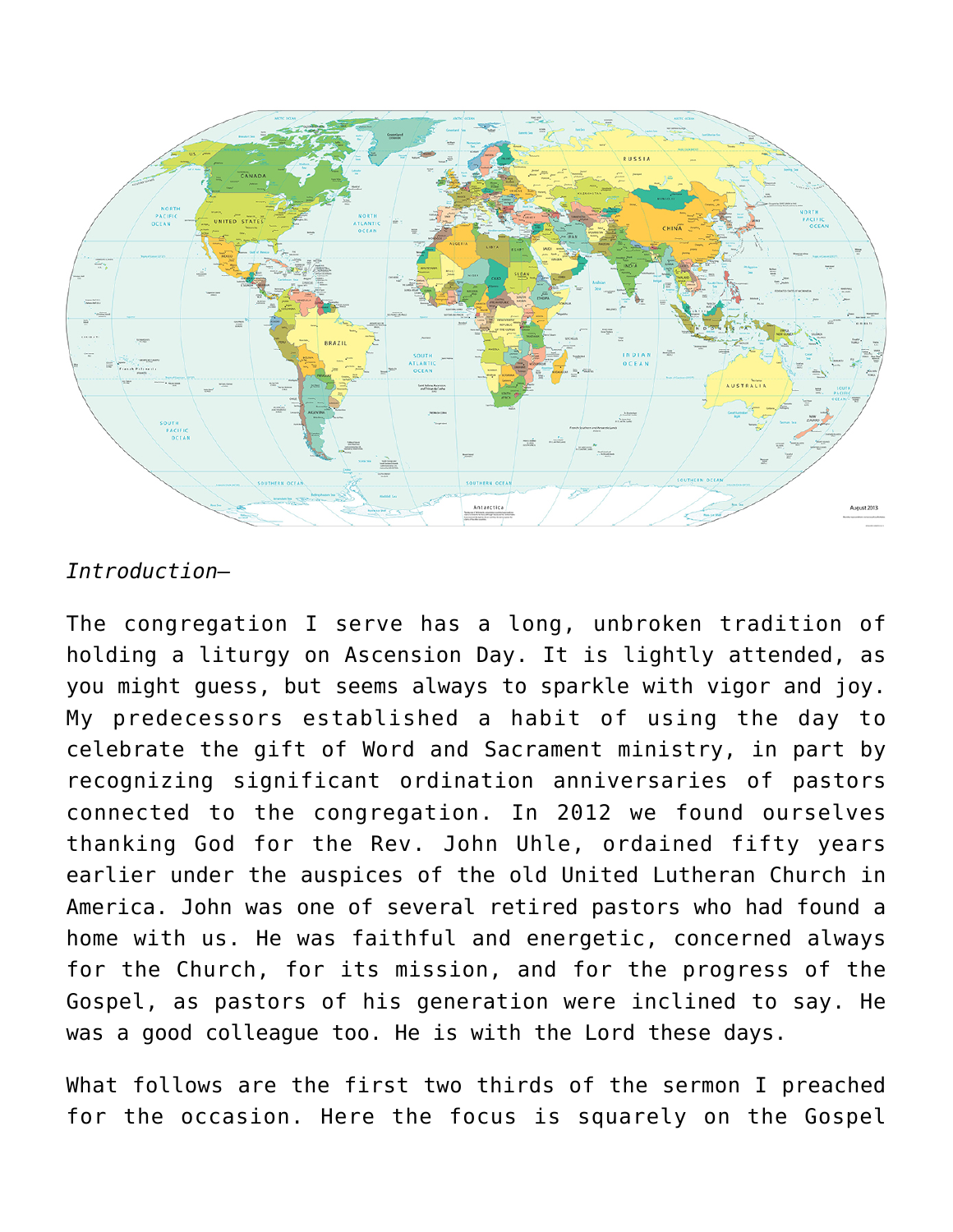itself—that Word of words we are given to refresh each other with, and to carry, as Jesus says, to the earth's extremities. I break off at the point where the focus shifted specifically to John. There I invite you to insert yourself as the Gospel-agent in question, one among the ever so many who are tasked in 2020 with pushing the wondrous news along.

#### *Jerome Burce*

*Fairview Park, Ohio*

#### **+ + +**

### **+ In the Name of Jesus +**

Let's start like this tonight. I say "Christ is ascended." You say "He's ascended indeed. Alleluia!" Here goes….

We ought to do this as a matter of course, you know. I'm surprised that we don't. Yes, Easter is a day and a season for great and mighty celebration. But today, tonight, on this Feast of Christ's Ascension: now is when Easter news kicks into turbo drive, so to speak, and so does the joy. What is Easter, after all, without the Ascension? What's the point for you and me of a risen Jesus if his wounded feet stay planted on the ground the way daffy disciples want them to be? Yes, they'd love to see that new Davidic throne established in Jerusalem. I'd love as well—I think—to find my Christ behind that desk in the Oval Office making all things right, at least for some Americans, and to blazes with those who get in his way.

God, of course, has vastly better things in mind for his Christ, his one and only Son.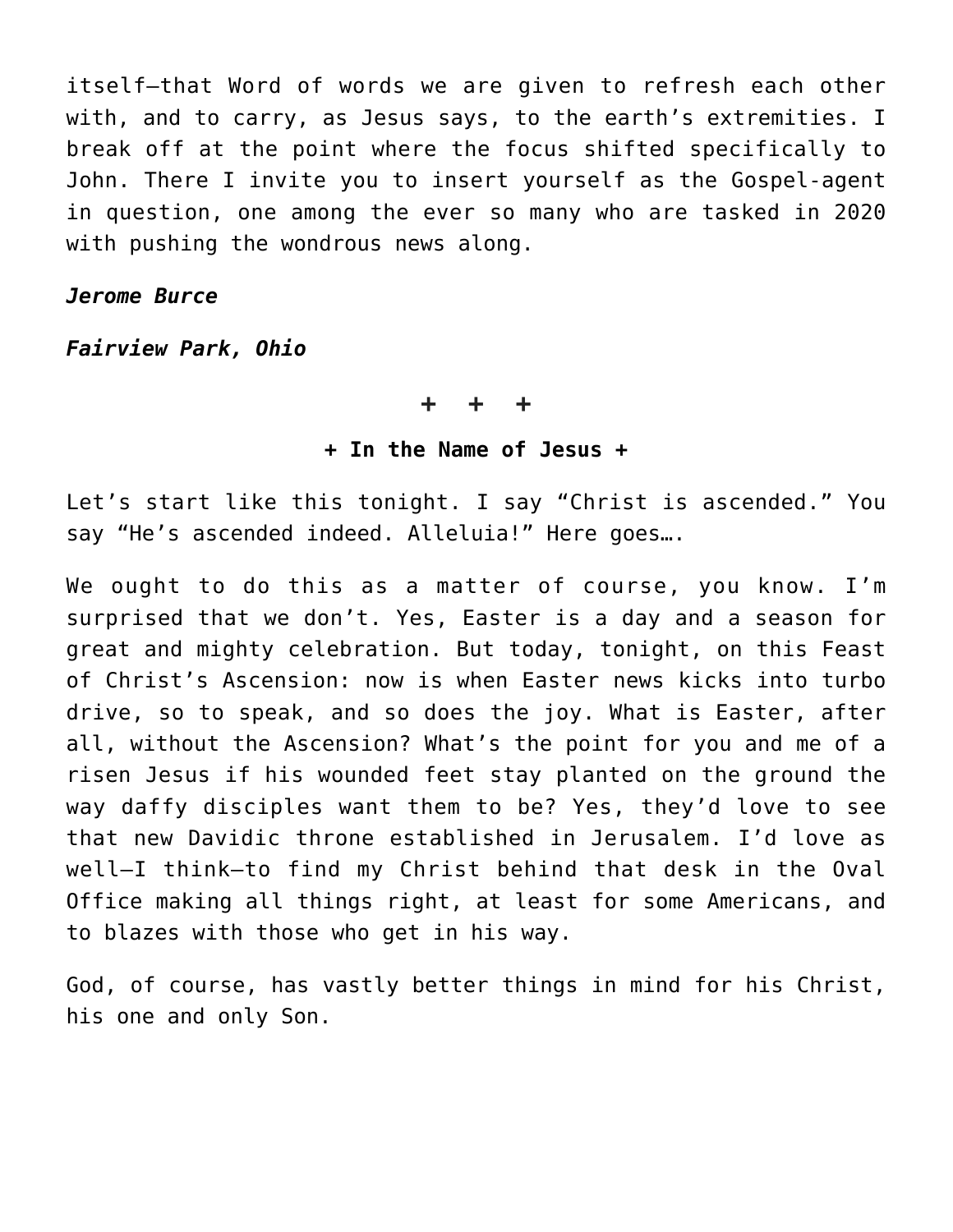So on the  $40<sup>th</sup>$  day, that real dawn of a new eternal age, our Lord Jesus Christ was taken up from them into heaven, and as they looked on a cloud hid him from their sight.



A cloud. It's all about the cloud.. Cloud as in *the* cloud, the one God used to guide the riffraff through the wilderness, the one that scared them witless yet saved them all from going mad when it settled on Mt. Sinai. Isaiah saw it fill the temple in a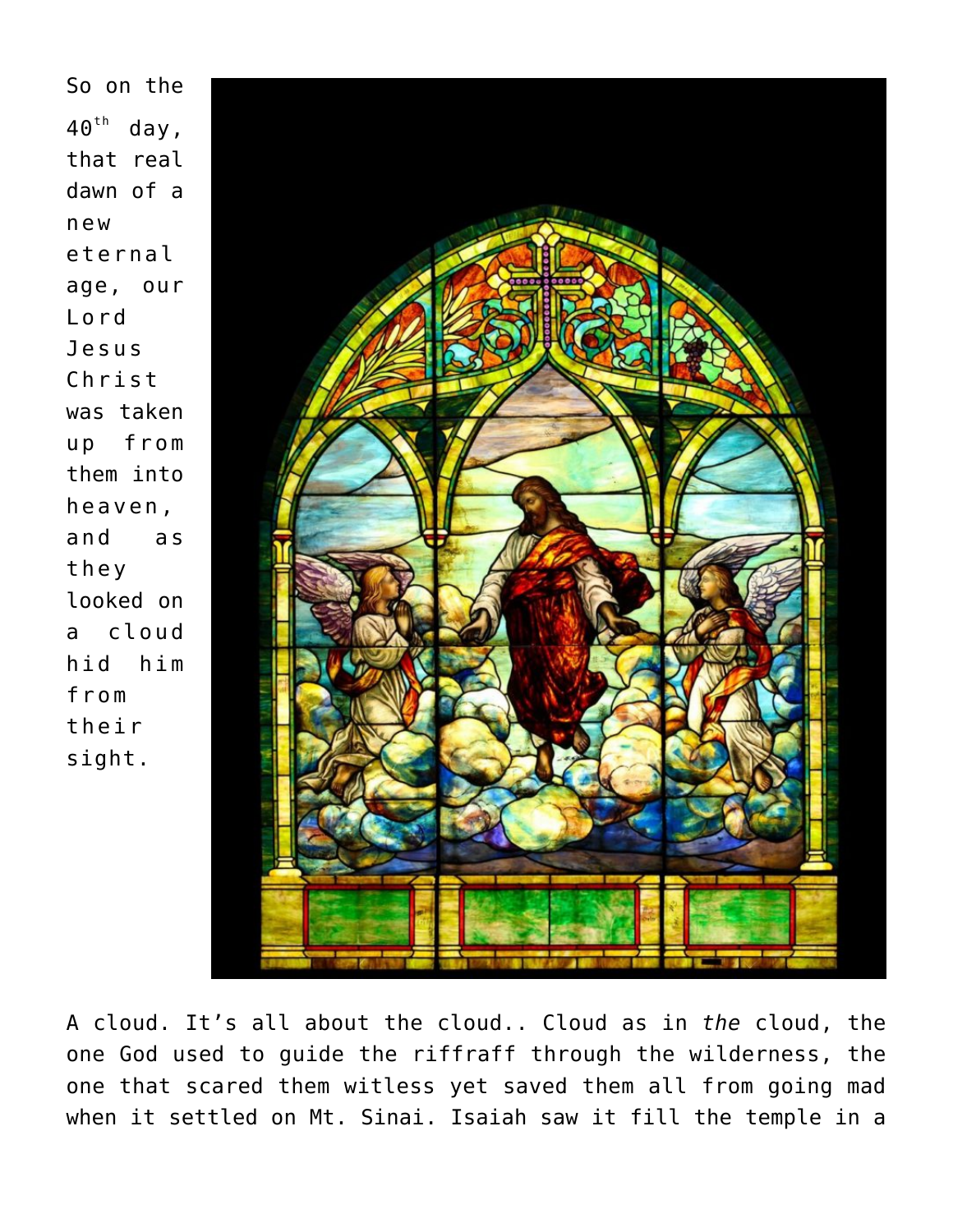smoky kind of form on the day that God, fierce and righteous, called him to the ministry of telling hard and bitter truth.

The same cloud, settling one day on another mountain, left Peter, James, and John paralyzed with fear. It would have killed them had Jesus not been there to mitigate its terror.

We see the cloud too, though to us it appears mostly as the impenetrable opaqueness that lies between us and whatever or whoever it is that's pulling the strings that govern our lives. What fools we are to imagine that we control anything of any real substance whatsoever. There are powers out there, and principalities too. If you won't believe this because Paul says it, believe it because the folks who make the movies say it, and they say it without ceasing. They can't help but say it, because it's ever so true. Or if you don't believe the movies, ask the chairman of J.P. Morgan Chase who couldn't control the forces that made that two billion dollars disappear on him in recent months. Pretend as we might, we are all of us little people blown hither and yon like the feather in Forest Gump, yet somehow we're still held accountable for the deeds we do or the ones we fail to do. That too shows up in the details of our lives. No wonder life keeps striking people as surpassingly unfair. No wonder the phrase "in God we trust" is hardly worth the paper it's written on these days.

Unless….

Unless by the power of God—a God still fierce, yet above all gracious—unless by *his* power it should somehow sink in that Christ is ascended, he's ascended indeed, and no, this is not an idle tale cooked up by a bunch of hapless first-century rubes who were sick and tired of real work and needed to explain to their wives why they weren't giving up on this crazy Jesus thing of theirs.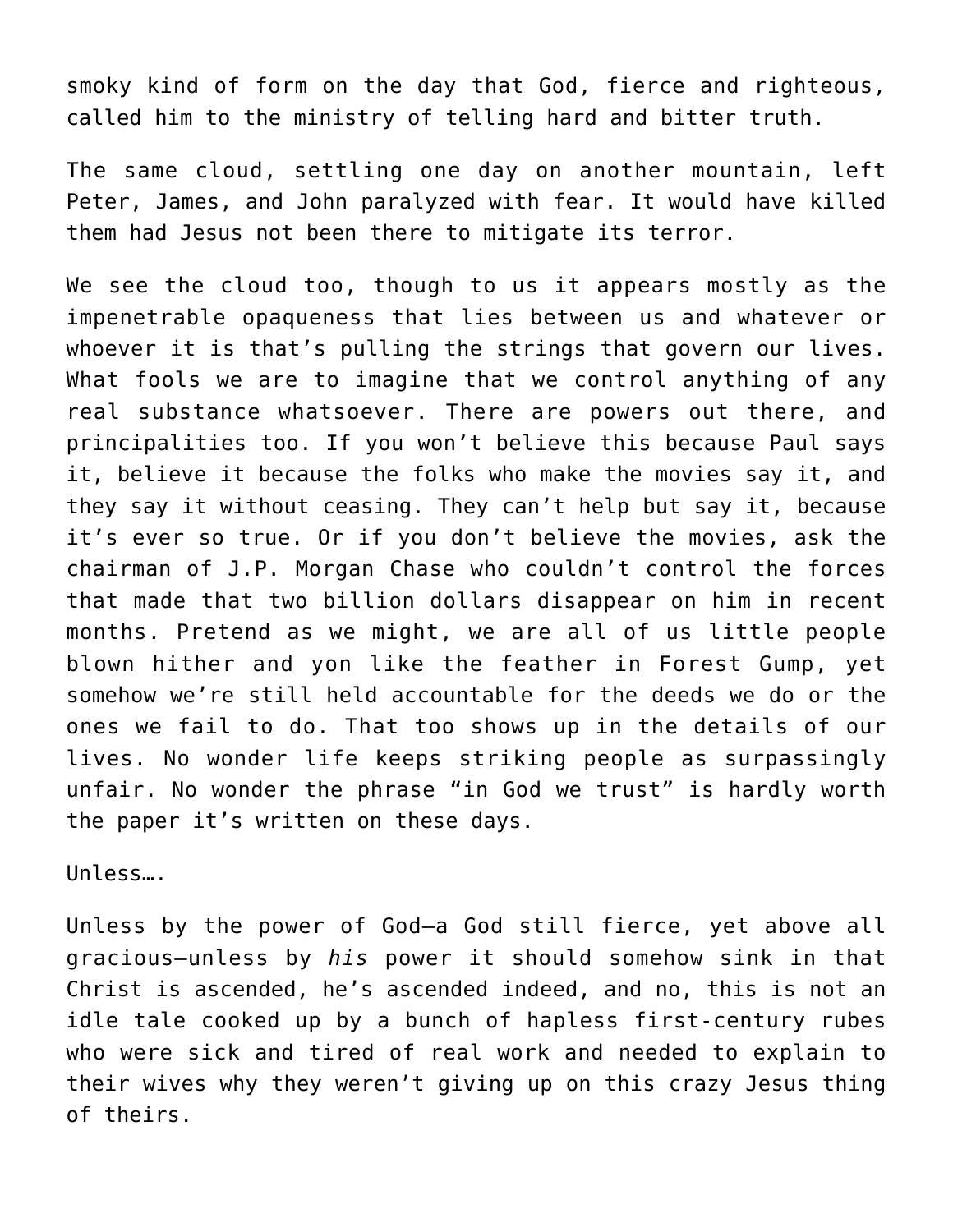God's word and promise to all of us on this Ascension Day is that Jesus Christ does rule. He rules above all behind the cloud, where the deepest action continues to take place. He rules with those holes in his hands and feet and side, signals to every other power and force at work in the universe of exactly how much you matter to him and to the Father who sent him to die the death he died precisely for your sake.

I own them, Jesus says.

I forgive them, Jesus says.

I have plans for them: Jesus says that too.

And he says that in a tone of voice—an Easter tone of voice—that makes it plain to death, to the devil and to all their countless minions that nothing they do can begin to stop him from having his way with us, or more to the point, from having his way *for* us. In the Gospel reading just now we heard how the disciples, after witnessing Jesus' ascension, returned to Jerusalem with great joy, and were continually in the temple "blessing God," which is simply to say that they suddenly had nothing but good things to say to God, and to others about God.

They got it, in other words. They understood what God is aching for all of us to understand all over again tonight.

Let me put it this way. By the breathtaking grace of God, you and I are eternally alive and well this very evening, already blessed with the unthinkable opportunity to spend our days and nights, our months and years, in a dirty, dangerous world without once having to be afraid. Ours, you see, is the No-Fear Easter Era—though to say it like this may well surprise a lot of us.

After all, there are all kinds of spooky, scary things out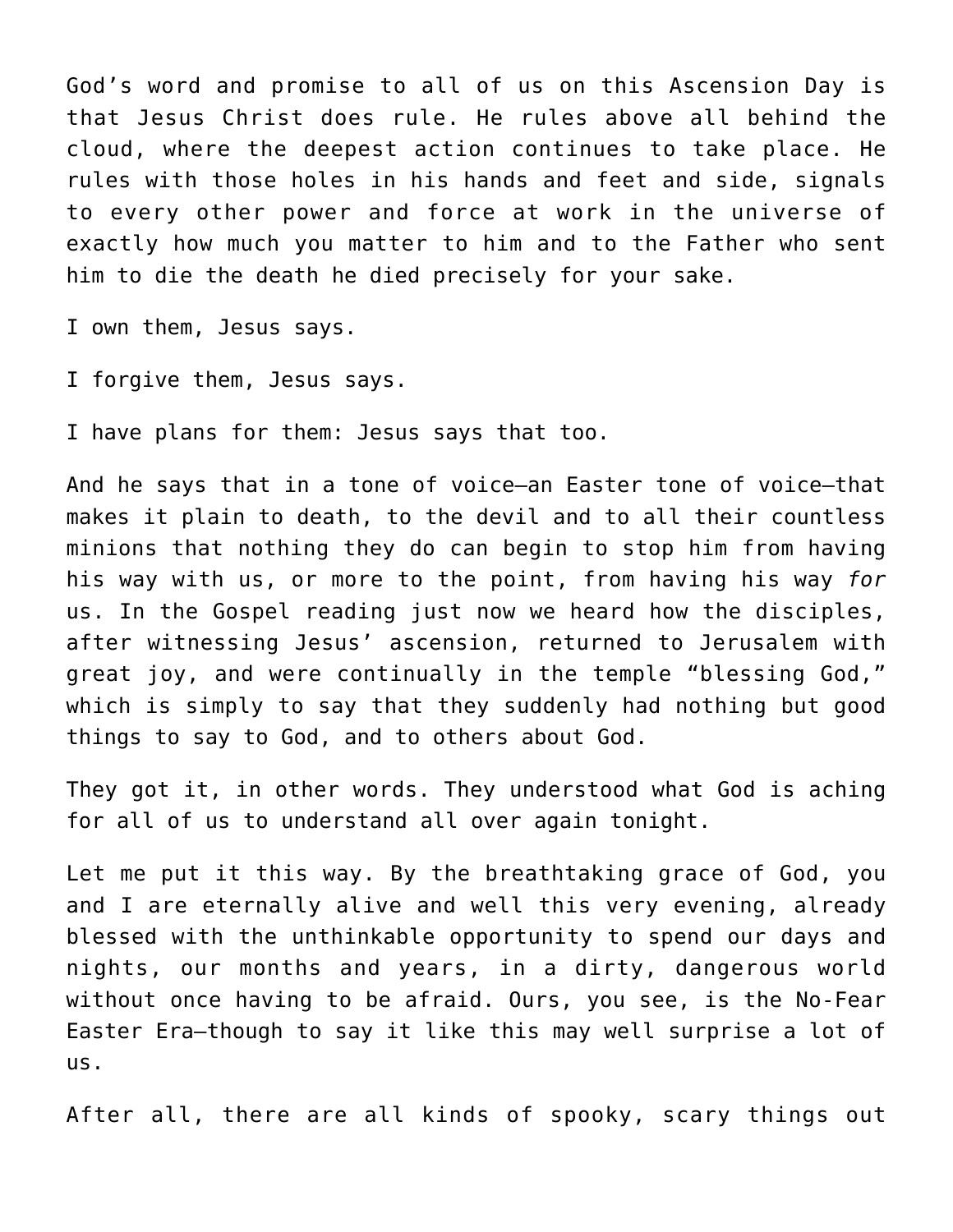there. And for sure we cannot know what kind of things might suddenly jump out at us when tomorrow arrives.

God help us, a lump in the breast, a drunken driver.

God help us, another 9/11. An economy collapsing.

God help us, a tumult of nature. A tsunami on Lake Erie.

God help us, a failure of faithful nerve, like Peter suffered. God help us, a sudden descent into gross and terrible sin; or a grievous disappointment from somebody we had thought to trust.



Or yet again, God help us, the lesser griefs: the tedium of the daily grind; the

annoying habits of that person you're obliged to work with; the failure of the child to knuckle down and do her homework; the lack of verve and passion in the church you attend. And then the sudden onslaught of a devil who likes to use such things to make us bare our teeth at God, and at each other; who likes nothing more than to hear us whining the way he does about the poverty of God's mercy and the injustice of the arrangements that God has stuck us with. Then in he swoops with dreadful reminders of how little God likes whiners. Remember, he says, those folks in the wilderness and what happened to them when they griped about